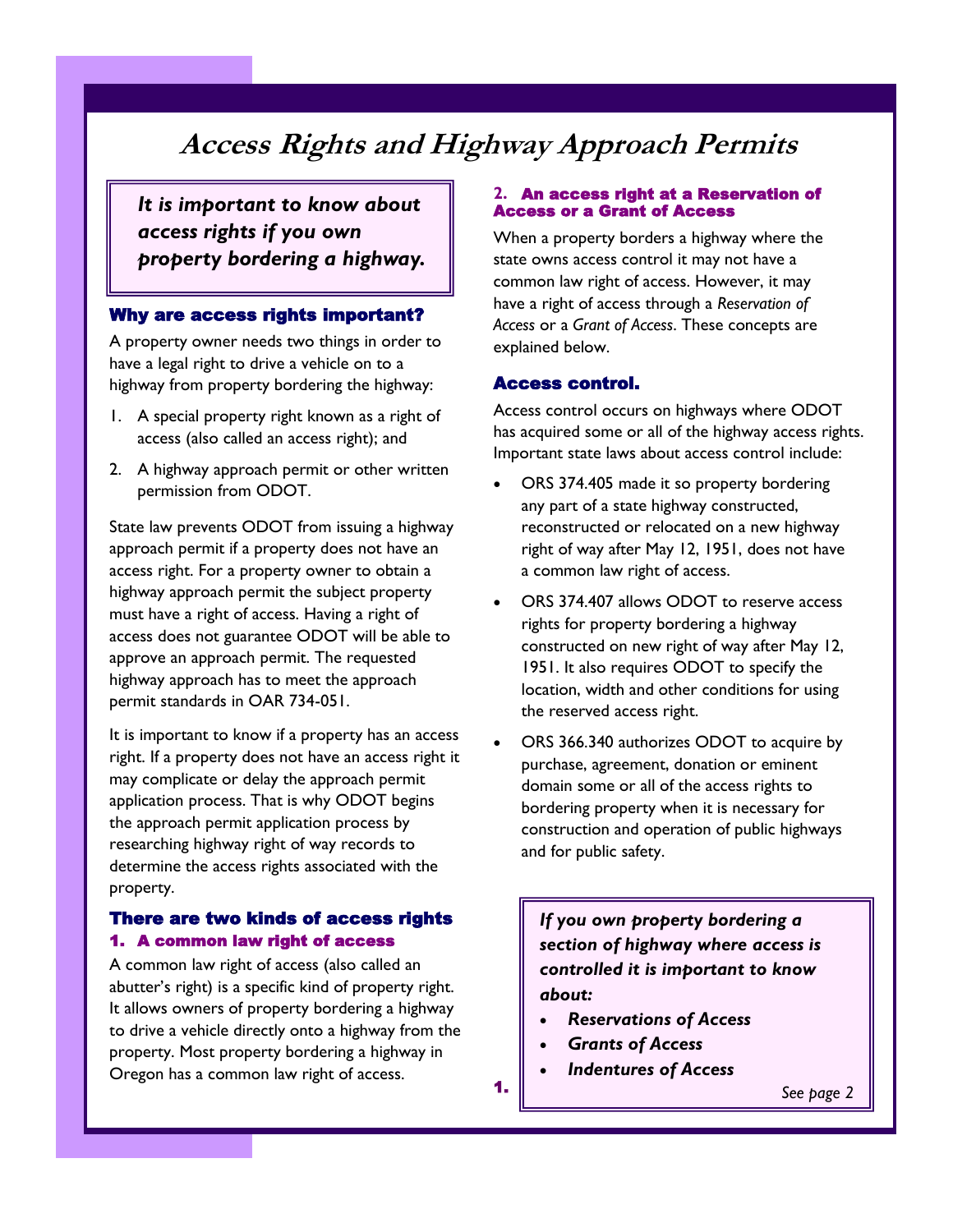### **Access Rights and Highway Approach Permits Page 2**

#### Reservation of Access

When ODOT acquires access rights it is generally during construction, reconstruction or relocation of a highway. The department can often reserve a right of access for property bordering a highway to preserve economic development value of the property. A reserved access right is a specific property right called a *Reservation of Access.*

If ODOT approves a *Reservation of Access*, it is recorded in a property deed. The deed typically describes a specific location, width and other conditions for using the *Reservation of Access*.

#### 2. Grant of Access

On a highway where the state owns all of the access rights, properties bordering the highway do not have highway access rights. Owners of property wanting to gain a right of access to the highway may be able to do so by applying to ODOT for a *Grant of Access*.

In order for ODOT to approve a *Grant of Access* the owner has to demonstrate the new access will benefit the highway. ODOT may also be able to approve a *Grant of Access* in a location where access control is no longer needed.

If ODOT approves a *Grant of Access*, the owner will need to buy the access rights from the state. State law requires ODOT to sell access rights at fair market value. ODOT will arrange for an appraisal to determine the market value of the property with an access right and without an access right.

The property owner must initially deposit from \$2,000 to \$5,000 with ODOT to pay for processing and appraisal costs. The cost varies depending on the land use. A property with highway access may be more valuable than a property without it. The owner will need to pay any additional amount equal to the increased value of the property when it has a right of access.

A *Grant of Access* is a property right that is recorded in a property deed. The deed describes a specific location, width and other conditions for using the *Grant of Access*. The property owner is responsible for recording the deed and for any associated costs.

#### Application for a Grant of Access

*The application materials include instructions and additonal information:* 

*Grant of Access - [Application](https://www.oregon.gov/odot/Forms/2ODOT/7342524.pdf) (PDF)* 

#### 3. Indenture of Access

When a property has a right of access through a *Reservation of Access*, it does not give the property owner the right to move or change the access without permission from ODOT. The owner may be able to relocate the access to a more desirable location, widen it, change the use or make other improvements by applying to ODOT for an *Indenture of Access*.

If ODOT approves an *Indenture of Access,* it changes the terms for using the access right. Because a *Reservation of Access* is a property right, any changes need to be recorded in a property deed. The owner is responsible for recording the deed and for any associated costs.

#### Application for an Indenture of Access.

*The application materials provide additonal information and instructions.* 

- *Indenture of Access – [Application](https://www.oregon.gov/odot/Forms/2ODOT/7343792.pdf) (PDF)*
- *Application Check List - [Brochure](https://www.oregon.gov/ODOT/Engineering/Docs_AccessMngt/indenturechecklist.pdf)*

*Continued on page 3.*